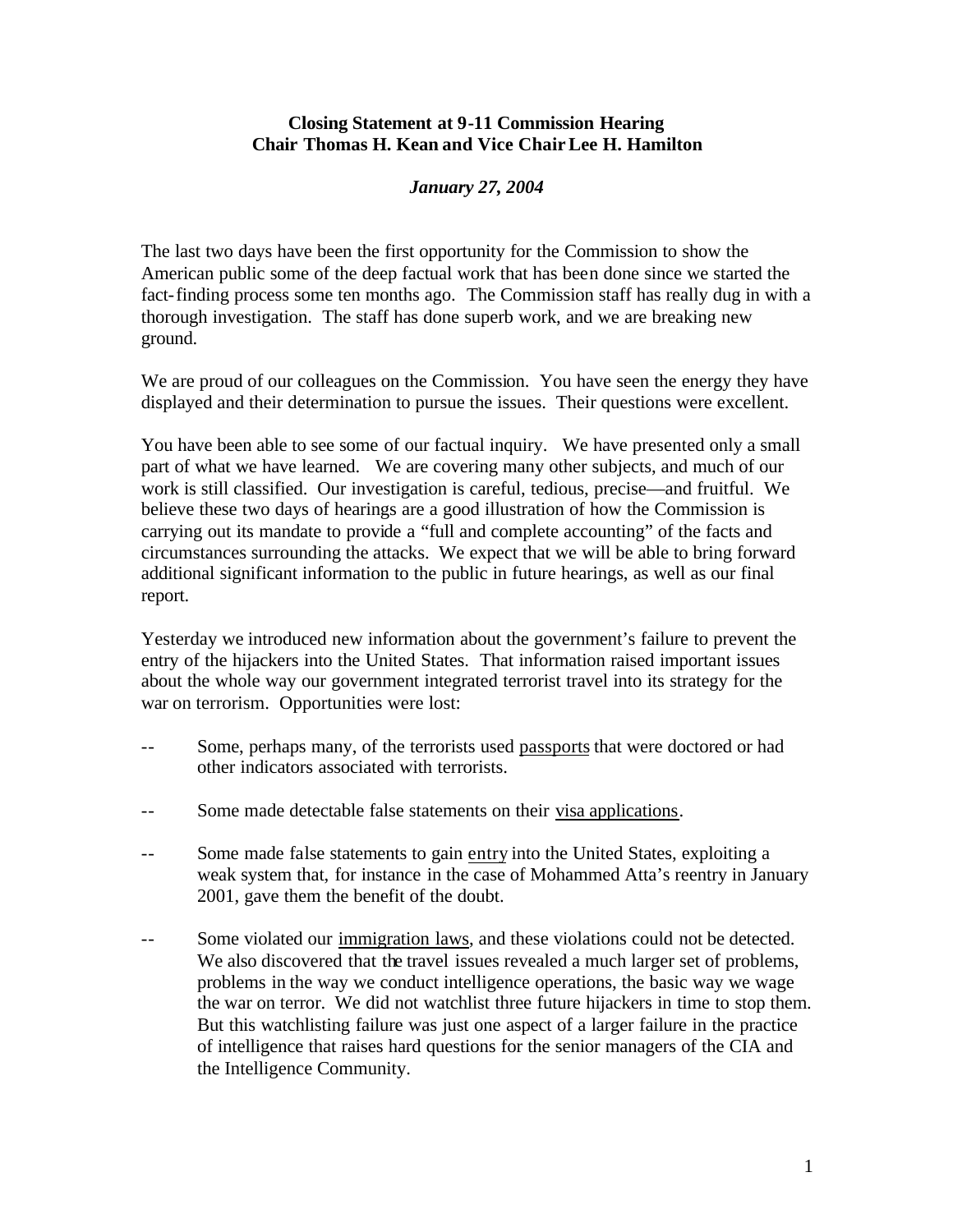We think yesterday's hearing raised a fundamental question. While our top officials worked hard to prevent new terrorist attacks, did we really change our government to wage a new kind of war against a new kind of enemy? And have we made those changes now?

All of those points were reinforced by what we heard today. We heard vital information about precisely how the attackers defeated the civil aviation security system of the United States. For example:

- -- We learned that the "no-fly" lists offered an opportunity to stop the hijackers, but the FAA had not been provided any of their names, even though two of them were already watchlisted in TIPOFF.
- We learned that the prescreening process selected 9 of the 19 hijackers, but the consequences of selection only meant matching baggage to passengers to prevent them from bringing explosives on the plane. Therefore, prescreening was irrelevant to defeating the plot.
- -- We learned that deadly knives, with blades less than 4 inches long, could be brought aboard our aircraft—and apparently were.
- -- We learned that the 'Red Team' process discovered these weaknesses in our defenses, but their discoveries did not produce needed solutions.
- -- We learned that onboard security efforts, including the Federal Air Marshal Program, had eroded to the vanishing point.
- -- We learned that the hijackers really needed to beat just one layer of security—the security checkpoint. The hijackers analyzed our system and developed a plan they felt sure would beat it in every case. And 19 out of 19 succeeded.

We also learned how the hijackers beat the last line of defense, on the four flights, because the professionals had been trained to cooperate with hijackers, not fight them.

We presented a great deal of information about the enemy. We heard how the terrorists got their pilot training. We learned about their tactics. We received information on how they may have flown those aircraft to their targets. We learned what weapons they used, and did not use. As much as we have learned about the enemy, however, there is more we need to know about them.

We learned again today of remarkable acts of courage and professionalism, both by those who perished, and those on the ground who came before us to tell of heroism in the skies.

Our commissioners posed some hard questions to the witnesses today. The record of those exchanges speaks for itself. To cite just one example: A former head of civil